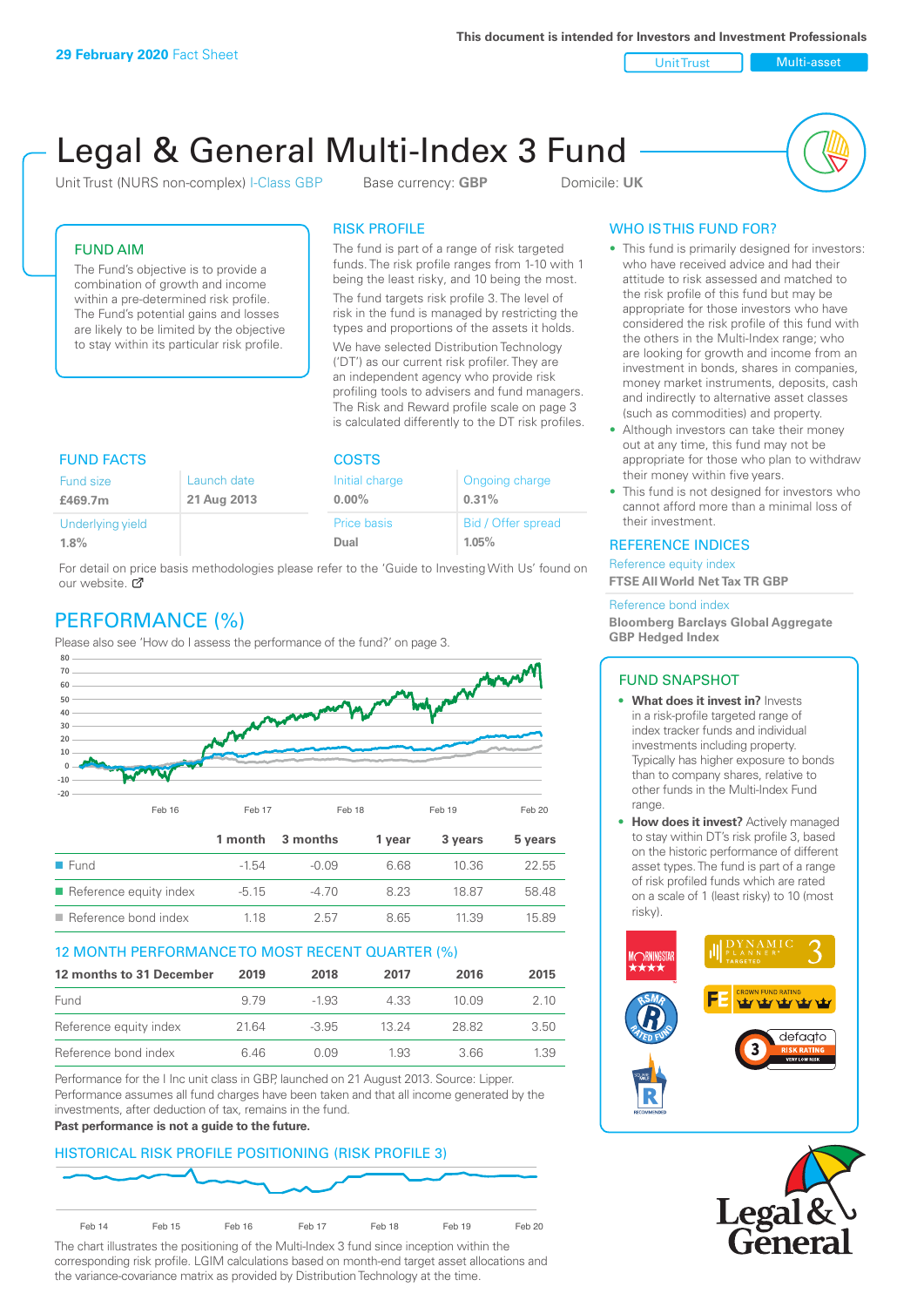# Legal & General Multi-Index 3 Fund

Unit Trust (NURS non-complex) I-Class GBP

# PORTFOLIO BREAKDOWN

All data source LGIM unless otherwise stated. Totals may not sum due to rounding.





#### FUND MANAGERS

The fund managers have responsibility for managing the multi-index fund range. They are part of the Multi-Asset Funds (MAF) team in LGIM. This team focuses on designing and managing multi-asset funds that are tailored to match the specific objectives of various client types. The team sits within a wider Asset Allocation team which combines both depth of experience with a broad range of expertise from different fields, including fund management, investment consulting and risk management roles.

# TOP 10 HOLDINGS (%)

| L&G Global Inflation Linked Bond Index Fund                      | 11.3 |
|------------------------------------------------------------------|------|
| L&G Sterling Corporate Bond Index Fund                           | 10.6 |
| L&G All Stocks Gilt Index Trust                                  | 10.2 |
| <b>LGIM Global Corporate Bond Fund</b>                           | 8.4  |
| L&G US Index Trust                                               | 5.6  |
| L&G Short Dated Sterling Corporate Bond Index Fund               | 5.2  |
| L&G Emerging Markets Government Bond (US\$) Index Fund           | 4.6  |
| <b>L&amp;G UK Index Trust</b>                                    | 4.5  |
| L&G Emerging Markets Government Bond (Local Currency) Index Fund | 3.5  |
| <b>L&amp;G UK Property Fund</b>                                  | 3.1  |

**Important:** Due to exceptional market conditions, spreads are currently volatile and may be higher than indicated. To see the latest spread visit www. legalandgeneral.com/chargesandfees